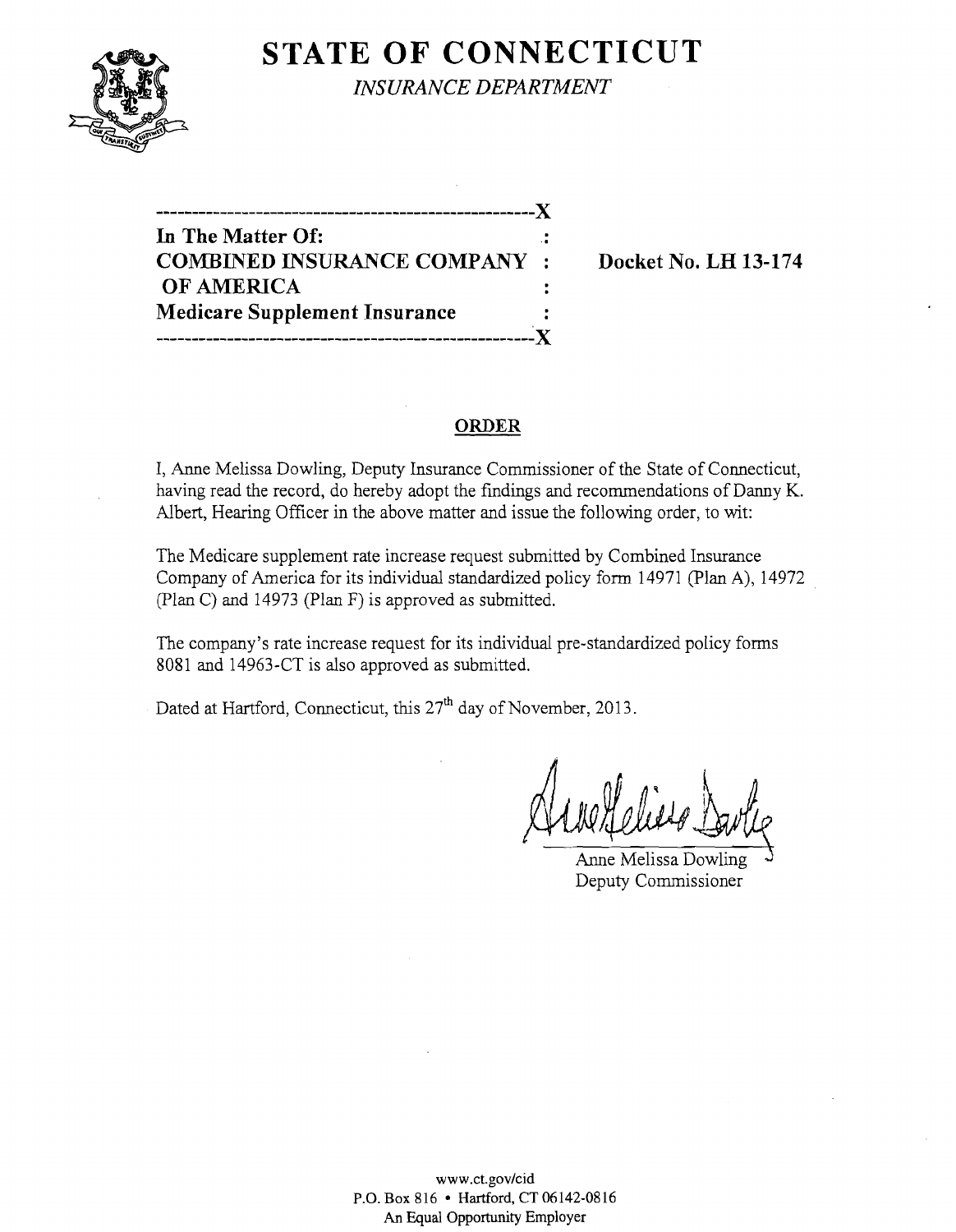# **STATE OF CONNECTICUT**



*INSURANCE DEPARTMENT* 

**In The** Matter Of: **COMBINED INSURANCE COMPANY : Docket No. LH 13-174 OF AMERICA Medicare Supplement Insurance -----------------------------------------------------)(** 

**-----------------------------------------------------)(** 

### **PROPOSED FINAL DECISION**

## 1. **INTRODUCTION**

The Insurance Commissioner of the State of Connecticut is empowered to review rates charged for individual and group Medicare supplement policies sold to any resident of this State who is eligible for Medicare. The source for this regulatory authority is contained in Chapter 700c and Section 38a-495a of the Connecticut General Statutes.

After due notice a hearing was held at the Insurance Department in Hartford on November 20,2013 to consider whether or not the rate increase request submitted by Combined Insurance Company of America on its individual Pre-standardized and Standardized Medicare supplement business should be approved.

No members from the general public attended the hearing.

No representatives from Combined Insurance Company of America attended the hearing.

The hearing was conducted in accordance with the requirements of Section 38a-474, Connecticut General Statutes, the Uniform Administrative Procedures Act, Chapter 54 of the Connecticut General Statutes, and the Insurance Department Rules of Practice, Section 38a-8-l et seq. of the Regulations of Connecticut State Agencies.

A Medicare supplement (or Medigap) policy is a private health insurance policy sold on an individual or group basis which provides benefits that are additional to the benefits provided by Medicare. For many years Medicare supplement policies have been highly regulated under both state and federal law to protect the interests of persons eligible for Medicare who depend on these policies to provide additional coverage for the costs of health care.

Effective December 1, 2005, Connecticut amended its program of standardized Medicare supplement policies in accordance with Section 38a-495a of the Connecticut General Statutes, and Sections 38a-495a-1 through 38a-495a-21 of the Regulations of Connecticut Agencies. This program, which conforms to federal requirements, provides that all insurers offering Medicare supplement policies for sale in the state must offer the basic "core" package of benefits known as Plan A. Insurers may also offer anyone or more of eleven other plans (plans B through N).

> www.ct.gov/cid P.O. Box 816 • Hartford, CT 06142-0816 An Equal Opportunity Employer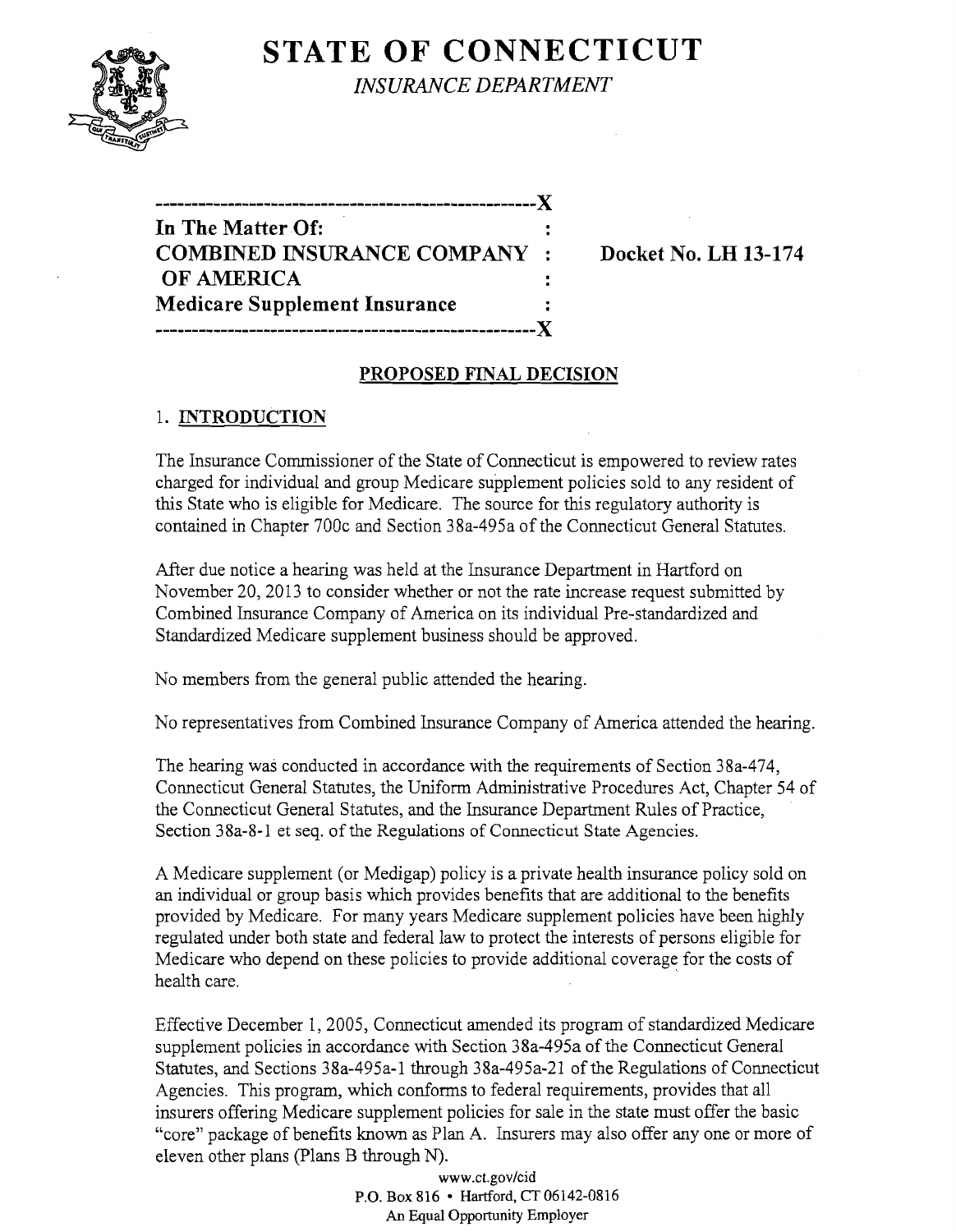Effective January 1,2006, in accordance with Section 38a-495c of the Connecticut General Statutes (as amended by Public Act 05-20) premiums for all Medicare supplement policies in the state must use community rating. Rates for Plans A through Nmust be computed without regard to age, gender, previous claims history or the medical condition of any person covered by a Medicare supplement policy or certificate.

The statute provides that coverage under Plan A through N may not be denied on the basis of age, gender, previous claims history or the medical condition of any covered person. Insurers may exclude benefits for losses incurred within six months from the effective date of coverage based on a pre-existing condition.

Effective October 1, 1998, carriers that offer Plan B or Plan C must make these plans as well as Plan A, available to all persons eligible for Medicare by reason of disability.

Insurers must also make the necessary arrangements to receive notice of all claims paid by Medicare for their insureds so that supplemental benefits can be computed and paid without requiring insureds to file claim forms for such benefits. This process of direct notice and automatic claims payment is commonly referred to as "piggybacking" or "crossover".

Sections 38a-495 and 38a-522 of the Connecticut General Statutes, and Section 38a-495a-l0 of the Regulations of Connecticut Agencies, state that individual and group Medicare supplement policies must have anticipated loss ratios of 65% and 75%, respectively. Under Sections 38a-495-7 and 38a-495a-l0 of the Regulations of Connecticut Agencies, filings for rate increases must demonstrate that actual and expected losses in relation to premiums meet these standards, and anticipated loss ratios for the entire future period for which the requested premiums are calculated to provide coverage must be expected to equal or exceed the appropriate loss ratio standard.

Section 38a-473 of the Connecticut General Statutes provides that no insurer may incorporate in its rates for Medicare supplement policies factors for expenses that exceed 150% of the average expense ratio for that insurer's entire written premium for all lines of health insurance for the previous calendar year.

## II. **FINDING OF FACT - INDIVIDUAL STANDARDIZED**

After reviewing the exhibits entered into the record of this proceeding, and utilizing the experience, technical competence and specialized knowledge of the Insurance Department, the undersigned makes the following findings of fact:

- 1. Combined Insurance Company of America has requested a 7.5% rate increase on its individual standardized policy forms 14971CT and 14972CT (Plans A and C), and a 6.5% rate increase on form 14973CT, which is Plan F.
- 2. In-force policies as of 1/1/2013:

| Plan | Connecticut | Nationwide |
|------|-------------|------------|
| А    | ר י         | 207        |
|      |             | 6,080      |
| 耳    | 35          | 6,355      |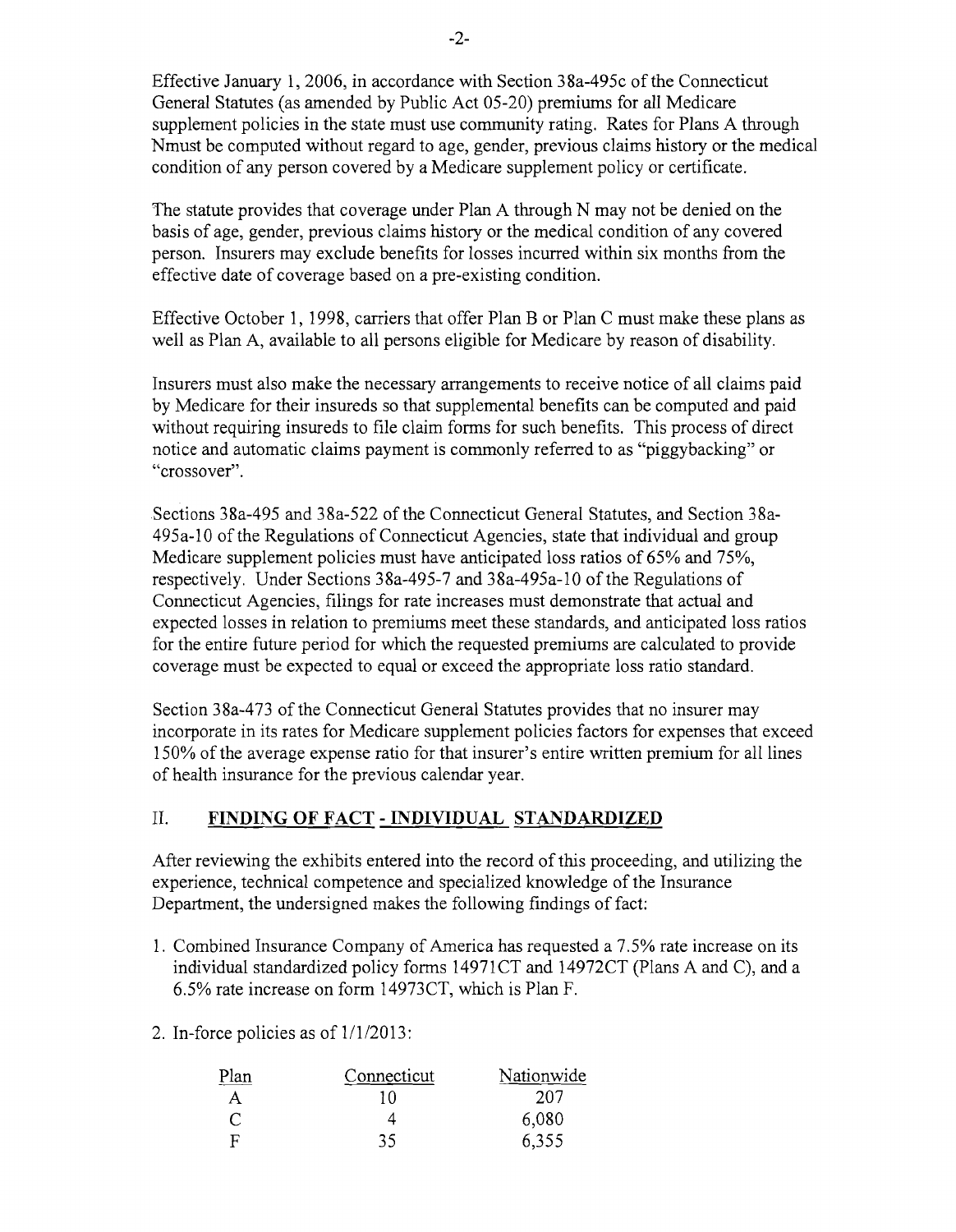3. The last rate increase approved for Plan A was 8.0% in 2011, Plan C was 5.0% in 2008 and Plan F was 15.0% in 2010.

- 4. Combined Insurance certified that their expense factors are in compliance with section 38a-473, C.G.S.
- 5. Combined Insurance has conformed with subsection (e) of section 38a-495c, C.G.S. regarding the automatic claims processing requirement.
- 6. The proposed rates are designed to satisfy the Connecticut statutory loss ratio of 65%.
- 7. The nationwide loss ratio for 2012 and from inception-to-date is as follows:

| Plan         | 2012  | Inception |
|--------------|-------|-----------|
| $\mathsf{A}$ | 79.0% | 74.9%     |
| C            | 77.5% | 70.2%     |
| - F          | 77.7% | 67.9%     |

8. The Connecticut loss ratio for 2012 and from inception-to-date is as follows:

| Plan | 2012   | Inception |
|------|--------|-----------|
| A    | 176.8% | 149.5%    |
| C    | 52.0%  | 93.5%     |
| F    | 77.0%  | 73.2%     |

9. Combined Insurance Company of America's 2013 Medicare supplement rate filing proposal is in compliance with the requirements of regulation 38a-474 as it applies to the contents of the rate submission as well as the actuarial memorandum.

## III. RECOMMENDATION

Recommend that the filed rate increases, requested by Combined Insurance Company of America, be approved as submitted. These rate changes are reasonable in relationship to the benefits, estimated claim costs and the anticipated loss ratios the company expects to realize on this business.

## II. **FINDING OF FACT - INDIVIDUAL PRE-STANDARDIZED**

After reviewing the exhibits entered into the record of this proceeding, and utilizing the experience, technical competence and specialized knowledge of the Insurance Department, the undersigned makes the following findings of fact:

- 1. Combined Insurance Company of America has requested a 5.5% rate increase on its individual pre-standardized policy forms 14963-CT and CICA-8081-CT.
- 2. In-force policies as of 12/31/08: